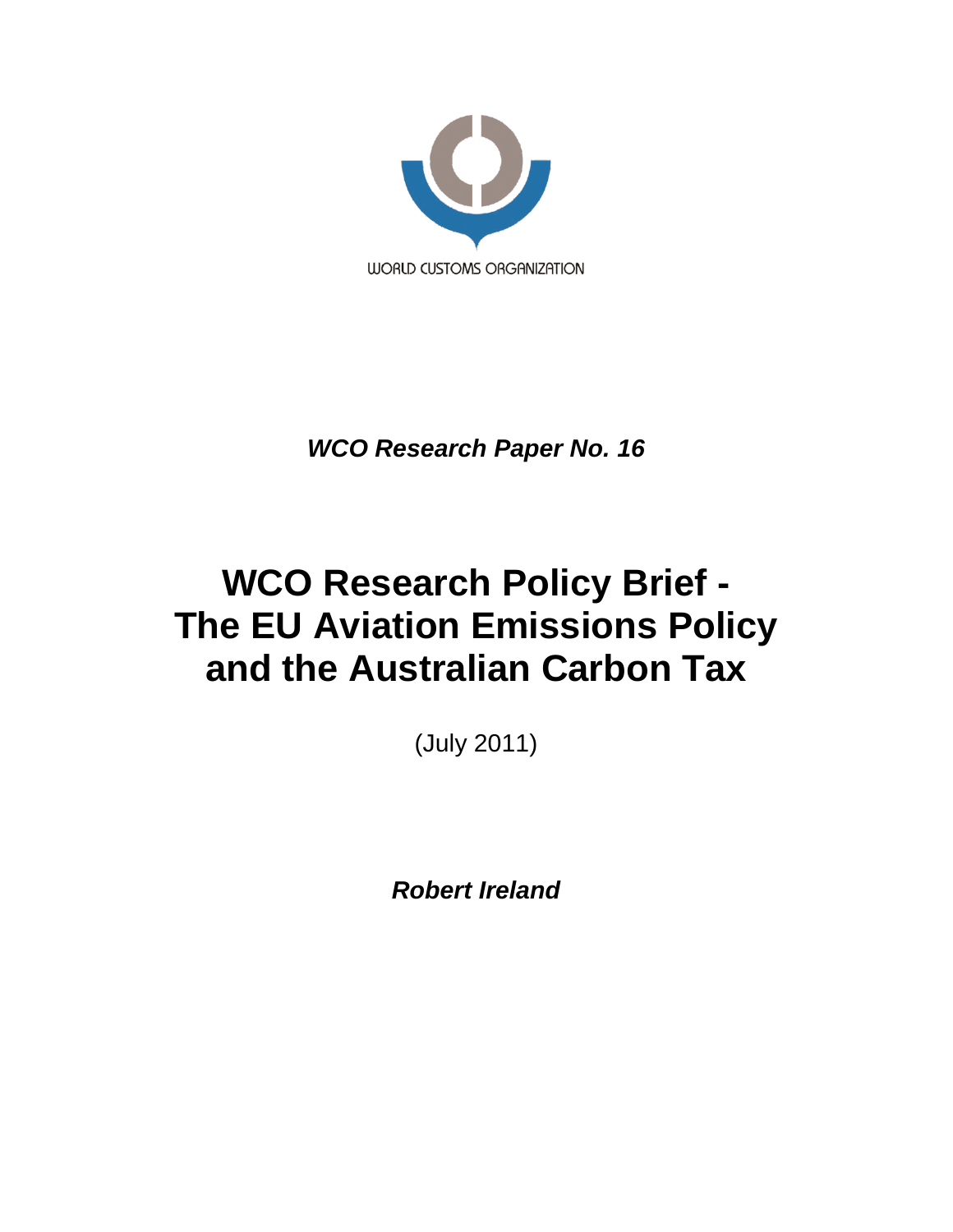# **Abstract**

This WCO Research Policy Brief provides a summary of recent developments on global warming, climate mitigation policies, and the implications for customs. Global warming likely contributed to the slew of damaging climatic events experienced in 2010 and 2011. No significant international or national climate change policies were adopted in 2010. Two climate change policies neared fruition in 2011, however, namely the European Union's (EU) plan to add aviation emissions to its Emission Trading Scheme (ETS) and a carbon pricing mechanism in Australia. Both plans face opposition, and the EU plan was challenged at the European Court of Justice. While these two new policies have no direct implications for customs, indirectly the results of the policies could influence future decisions about carbon border tax adjustments (carbon tariffs). In addition, Australia's carbon pricing mechanism could motivate other countries to adopt carbon taxes which would again raise the question of which public administration (such as customs) would collect such taxes.

# **Key words**

Customs and Climate Change, border tax adjustments, carbon tariff, carbon tax

## **Acknowledgements**

This paper was written by Robert Ireland of the WCO's Research and Strategies Unit in the Office of the Secretary General. The author is grateful to Anna Czerny for her suggestions.

## **Disclaimer**

The WCO Research Paper Series disseminates the findings of work in progress to encourage the exchange of ideas about Customs issues. The views and opinions presented in this paper are those of the author and do not necessarily reflect the views or policies of the WCO or WCO Members.

## **Note**

All WCO Research Papers are available on the WCO public website: [www.wcoomd.org.](http://www.wcoomd.org/) The author may be contacted via [communication@wcoomd.org.](mailto:communication@wcoomd.org)

-----------------------

Copyright © 2011 World Customs Organization. All rights reserved. Requests and enquiries concerning translation, reproduction and adaptation rights should be addressed to copyright@wcoomd.org.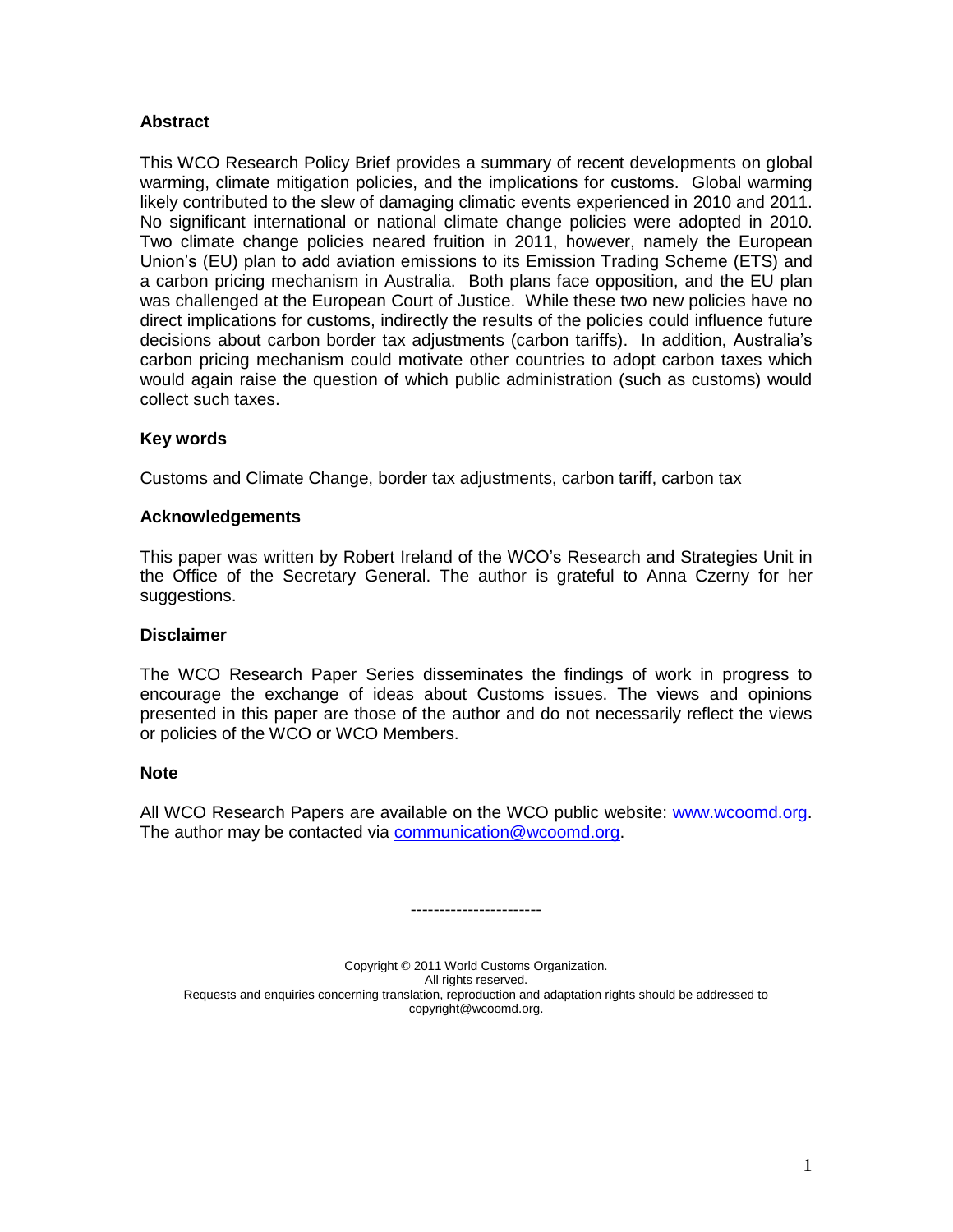*"It's bad out there High water everywhere"<sup>1</sup>* -Bob Dylan

#### **Introduction**

This WCO Research Policy Brief provides a summary of recent developments on global warming, climate change mitigation policies, and the implications for customs. Carbon emissions significantly increased in 2010. A large number of deleterious climatic events have occurred in 2010-2011 and these were likely manifestations from global warming.<sup>2</sup> No significant national or international climate policy proposals were adopted in 2010.

Policymakers in Brussels and Canberra, however, are on the verge of implementing two carbon pricing policies in 2012. First, a European Union (EU) policy, which is due to come into effect in January 2012, will require carbon emissions by flights landing or taking off from the EU be incorporated into the EU Emission Trading Scheme (ETS). Second, the Australian Government has proposed a carbon pricing mechanism (initially a carbon tax which will shift to an ETS after three years) that if passed by the legislature would come into effect in July 2012. Both policies have met ferocious opposition.

Neither proposal, at least directly and over the short-term, will have implications for customs administrations (Ireland, 2010). Indirectly, however, the sustainability of the EU policy could provide political and policy support for carbon border tax adjustments (carbon tariffs) to influence recalcitrant countries to introduce serious carbon pricing mechanisms. In addition, the Australian plan notes concerns about carbon leakage to pollution havens and offers several types of assistance, including the allocation of free carbon credits to the most emissions-intensive and trade-exposed Australian businesses (Commonwealth of Australia, 2011: p. 55). If this approach is unsuccessful, it could lead to reconsideration of the decision not to use border tax adjustments. Moreover, Australia's policy could spark adoption of carbon taxes or emission trading systems by other countries, and questions about which agency (such as customs) is responsible for collecting the tax.

## **Carbon Emissions**

Carbon emissions by human activity, which are unassailably the primary cause of global warming, reached a new record in 2010. After a lull caused by the Great Recession, the highest volume of carbon emissions in history occurred in 2010 with a total of 30.6 billion tons. $3$  Carbon parts per million (ppm) in the atmosphere reached 393.69 ppm in June 2011.<sup>4</sup>

## **Heat, Floods, Fires, and Drought**

2010 is now confirmed as being tied with 2005 for the highest average global surface temperature at least since record measurements began in the 1880s. $5$  In 2010, Mohenjo-Daro, Pakistan, reached 53.5 °C (128.3 °F), the highest temperature ever measured in Asia.<sup>6</sup> U.S. National Aeronautics and Space Administration (NASA) data reflects that average global temperatures have steadily increased from 1880 to 2010 (see Earth Policy Institute chart below). $<sup>7</sup>$ </sup>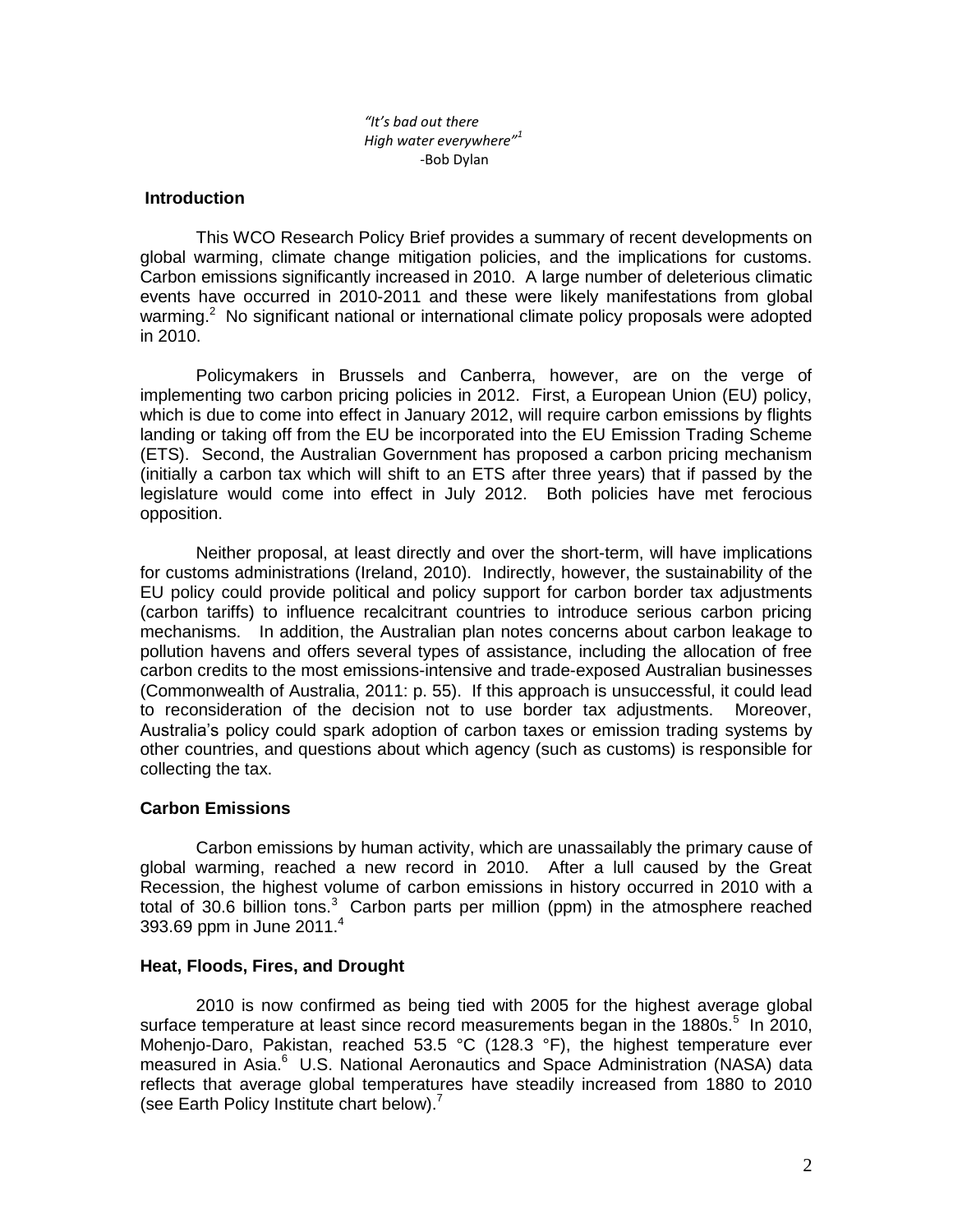

Average Global Temperature, 1880-2010

While it is impossible to determine precise causality of any complex event, such as the Great Recession or extreme weather, scientists are confident that global warming is likely contributing to the spate of unusual weather events that the planet is experiencing. Floods, fires, and drought have been especially worrying over the past year (Gore, 2011). Pakistan suffered devastating flooding in 2010.<sup>8</sup> Australia, <sup>9</sup> Colombia,<sup>10</sup> Denmark,<sup>11</sup> South Korea,<sup>12</sup> and the United States (Mississippi River Valley<sup>13</sup>) and North Dakota<sup>14</sup>) have experienced unusual precipitation events leading to short-term<br>or long-term flooding. Serious droughts and fires afflicted Russia<sup>15</sup> and the United Serious droughts and fires afflicted Russia<sup>15</sup> and the United States (Arizona<sup>16</sup> and Texas<sup>17</sup>). Developing countries are being especially harmed and have limited recourse: the Horn of Africa is suffering its worst drought in 60 years.<sup>18</sup>

## **Climate Change Mitigation Policy**

Public policy can best support climate change mitigation by raising the price of carbon emissions and creating incentives for low-carbon energy technologies such as solar and wind. No major policy measures to price carbon were adopted in 2010. The outcomes of the November-December 2010 United Nations Framework Convention on Climate Change (UNFCC) meeting in Cancun were modest. Efforts by some U.S. legislators to pass a climate change law ultimately failed. France abandoned its proposal to launch a carbon tax, although it is still part of the EU ETS.

## **The EU Aviation Emission Policy**

Under the EU aviation emissions policy, which will take effect on January 1, 2012, airlines that land in or take off from the EU will be required to buy carbon credits under the EU ETS. Because the policy entails a cap on emissions, airlines that reduce their emissions by the set amount need not to pay anything. In addition, if nations can show they are taking "equivalent measures" to reduce carbon emissions for their airlines, this would result in a reduction of what would be required. Several governments oppose the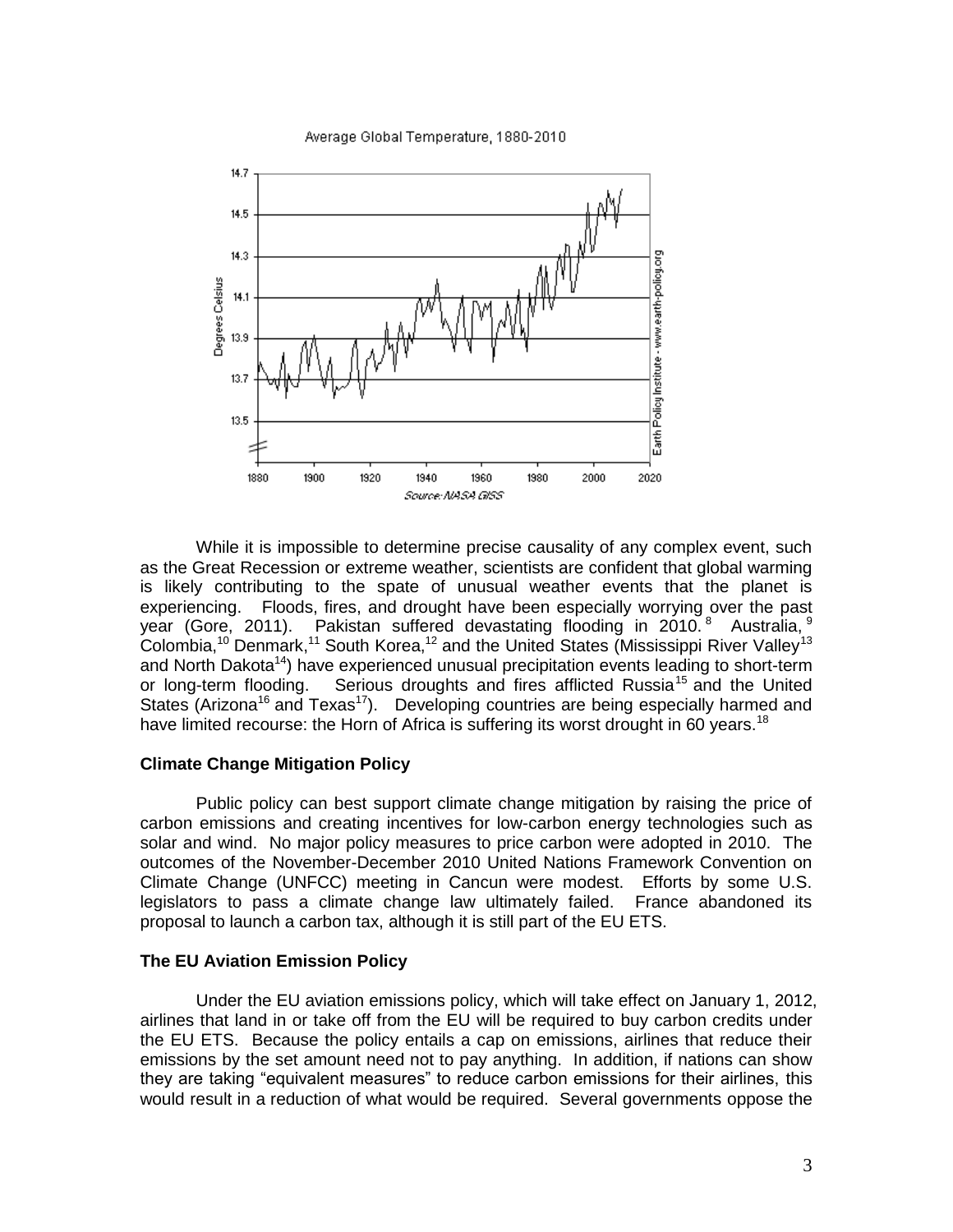policy and U.S. airlines have filed a lawsuit at the European Court of Justice in an effort to overturn the law (Rahim, 2011; The Economist, 2011a).

The EU policy can be considered, among other things, as a strategy to prevent carbon leakage and loss of competitiveness to non-EU airlines. The comparison has its basis in the notion that Country A's aviation carbon emissions are conceptually akin to Country A's manufacturing industry's embodied carbon emissions. If, as a result of the government's carbon pricing mechanism, Country A's aviation emissions cost more than Country B's aviation emissions, it would create an expense differential conceptually comparable to where Country A's manufacturing industry's emissions cost more than Country B's manufacturing industry's emissions.

Because EU airlines come under the policy, if non-EU airlines are not covered, the EU airlines would be at a competitive disadvantage. This has similarities to the reasoning behind the proposed remedy of carbon border tax adjustments (BTAs) or carbon tariffs suggested by some policymakers, but as of yet not implemented. BTAs in the climate change context would entail customs or another border agency taxing or requiring the purchase of carbon credits related to the embodied carbon in internationally traded goods (predominantly imports). While most of the literature on carbon BTAs has focused on the potential economic impacts, some have discussed the view that BTAs could function as a political lever to persuade trade-exposed national businesses with significant emissions to not oppose as robustly national climate change legislation and also to influence reluctant countries to adopt their own national carbon pricing laws (Victor, 2011: p. 86; Krugman, 2010; Ireland, 2010).

#### **Australia's Carbon Pricing Mechanism**

In July 2011, the Australian Government announced the unveiling of its new carbon pricing mechanism. The plan is schedule to begin in July 2012 and function for three years as a tax with a fixed carbon price. In July 2015, the plan is scheduled to shift to an emissions trading scheme where the price of carbon would be determined by the market. At the onset, Australia's largest emitters would be required to pay 23 Australian dollars per ton of carbon emissions with annual increases of 2.5 percent in real terms (Commonwealth of Australia, 2011: p. 26).

The carbon tax will need to be collected. It appears that the Australian Customs and Border Protection Service (Australian Customs) will not be the collector of the tax. There is, however, no reason that it could not have been Australian Customs. In addition, Australia's plan could motivate other countries to adopt a carbon pricing policy; customs may or may not be the administrator for revenue collection in those countries.

Australia's plan discusses concerns about carbon leakage and loss of competitiveness to countries that do not have a comparable carbon pricing mechanism. Its remedy, called the *Jobs and Competitiveness Program*, does not use border tax adjustments but a two-tier shielding approach that provides permits (credits) to Australian emissions-intensive and trade-exposed businesses. The initial rates of assistance are 94.5 per cent of the industry average baseline for activities for the first tier, and 66 per cent of the industry average baseline for activities for the second tier (Commonwealth of Australia, 2011: p.115).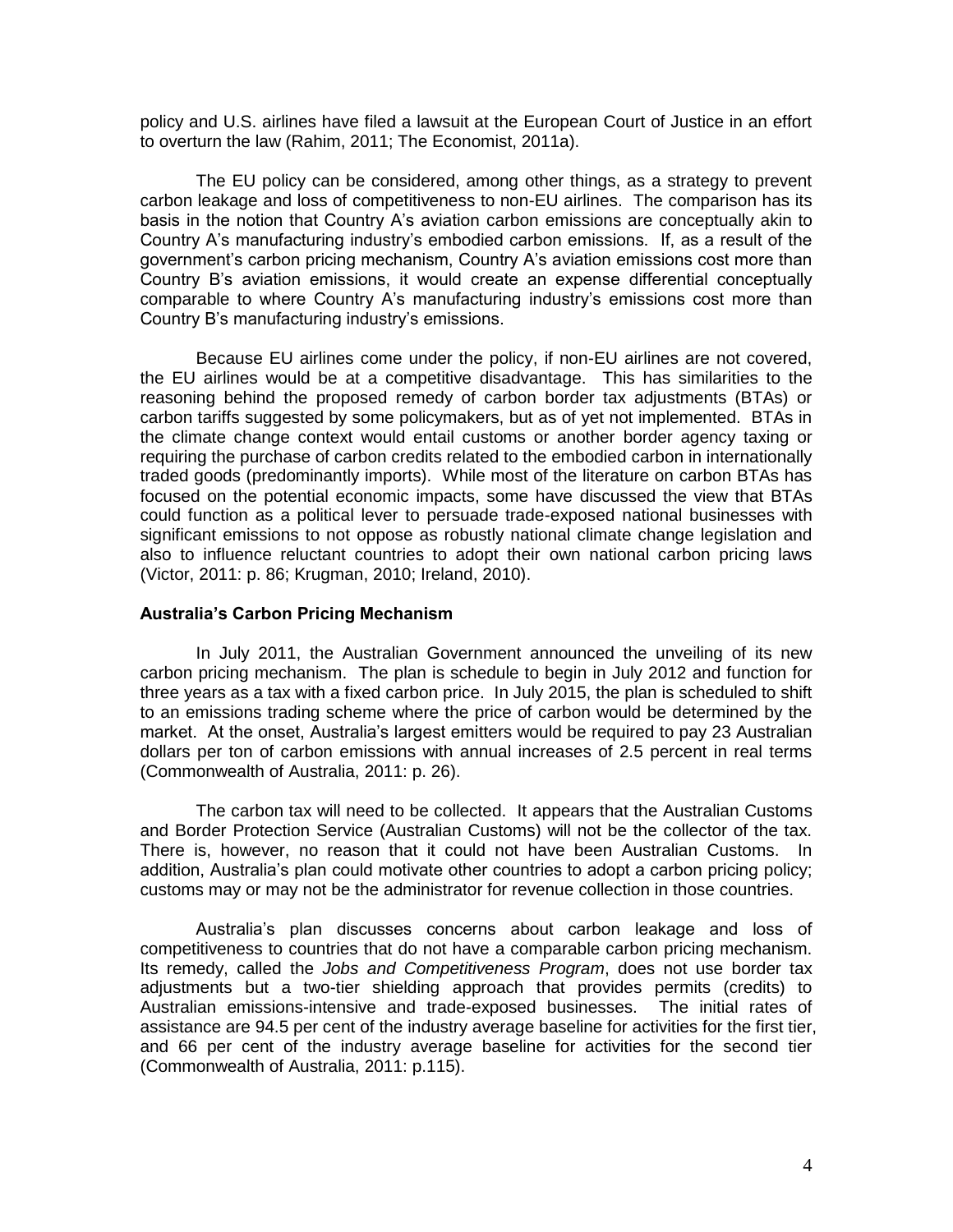The assistance to Australian emitters would end when other major countries institute similar carbon pricing mechanisms or a "harmonized global price" (Garnaut, 2011b: p. 32) is reached. This will thus be an informative experiment in observing whether the plan both reduces Australia's emissions and adequately protects tradeexposed emitters from competition. If Australia is unable to achieve both goals, it potentially implies the need for an alternative approach, such as border tax adjustments. The assistance approach will be reviewed after five years (Commonwealth of Australia, 2011: p. 115).

The Australian Government's *Garnaut Climate Change Review – Update 2011*, which fueled this climate policy, states among other things, the following about *assistance* to emissions-intensive and trade exposed businesses as opposed to *BTAs* for carbon leakage:

Where assistance was supported by the Grattan Institute [an Australian think tank] —for cement and steel—it recommended that this be provided through a *border tax adjustment* [emphasis added] rather than free permits. This is because these two industries are largely import competing, and where free permits might inhibit a switch to less emissions-intensive substitute products or processes. It also avoids the economically undesirable outcome of assisting Australia's least profitable and most emissions-intensive industries simply to avoid global emissions increases in the short term. The Grattan Institute analysis does not consider how regular reviews might amend assistance targeting, or rates, in light of the evolving global environment. The 2008 Review expressed serious reservations about broader adjustments (Garnaut, 2011b).

#### **Conclusion and the Implications for Customs**

Extreme weather patterns in 2010 and 2011 have provided more evidence that the global warming miasma is worsening. In 2010, no significant international or national climate change policies were adopted. In 2011, two climate change policies neared implementation, namely the EU plan to add aviation emissions to its ETS in 2012 and a carbon pricing mechanism in Australia. Both plans faced significant opposition, and the EU plan was challenged at the European Court of Justice.

While these two new policies have no obvious implications for customs, indirectly the results of the policies could influence decisions about border tax adjustment proposals. In addition, the introduction of carbon taxes by other countries would continue to raise the question of which public administration (such as customs) would become the revenue collector.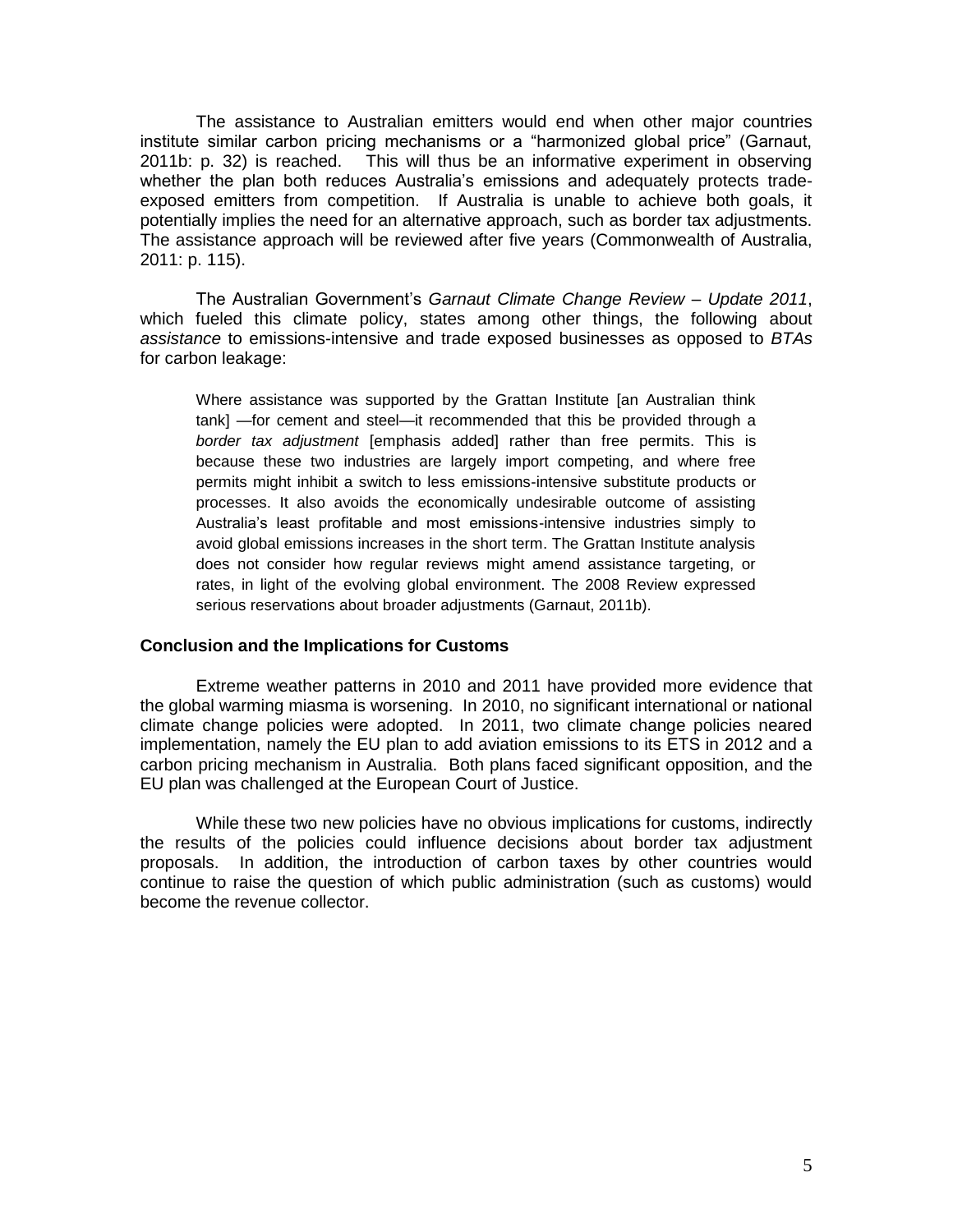# **Bibliography**

Commonwealth of Australia (2011), "Securing a clean energy future  $-$  The Australian Government's Climate Change Plan," Canberra.

Daley, John and Tristan Ellis (2010), "Restructuring the Australian Economy to Emit Less Carbon," Grattan Institute, Carlton, Australia.

Dylan, Bob (2001), "High Water (for Charlie Patton)," Love and Theft.

*The Economist* (2011a), "Clean-air turbulence – Europe is right to include airlines in its emissions-trading scheme," July 9, 2011.

*The Economist* (2011b), "Hunger in the Horn of Africa – Once more unto the abyss: A terrible drought has brought the shadow of famine back to Africa," July 9, 2011.

*The Economist* (2011c), "Australia's carbon tax – Breaching the brick wall," July 11, 2011

Flanagan, Richard (2011), "Australia's carbon tax is a brave start by a government still gripped by fear – Labor's climate change measures – modest, riddled with exclusions, bribing voters and corporations – are a beginning,‖ *The Guardian*, July 10, 2011.

Garnaut, Ross (2011a), "Garnaut Climate Change Review - Update 2011: Australia in the Global Response to Climate Change," Canberra.

Garnaut, Ross (2011b), "Update Paper six: Carbon pricing and reducing Australia's emissions" in "Garnaut Climate Change Review – Update 2011: Australia in the Global Response to Climate Change," Canberra.

Gore, AI (2011), "Climate of Denial – Can science and the truth withstand the merchants of poison?,‖ *Rolling Stone*.

Ireland, Robert (2010), "Implications for Customs of climate change mitigation and adaptation policy options: a preliminary examination,‖ *World Customs Journal* (4) 2, pp. 21-36.

Krugman, Paul (2010), "Building a Green Economy," New York Times, April 5, 2010.

Rahim, Saqib, (2011), "U.S.-E.U. Showdown Over Airline Emissions Begins Today," *New York Times*, July 5, 2011.

Victor, David (2011), *Global Warming Gridlock*, New York, NY: Cambridge University Press.